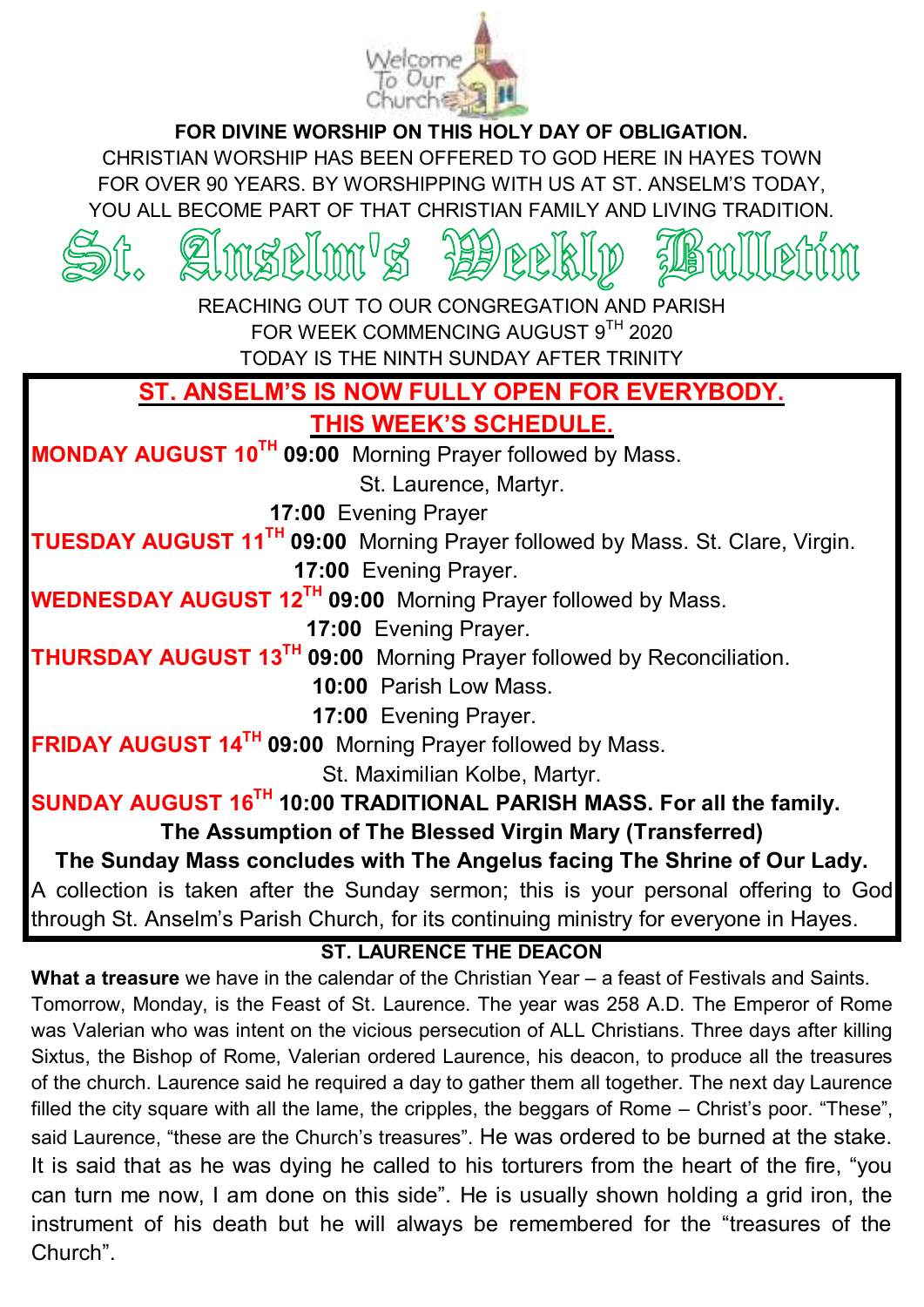# **Our Prayers Are Asked For The Sick And Those In Need.**

Daniel Sibley, Wayne Campbell, Pauline and David Job, Norma Piggott, Carol Perry, Shaun Fleming, Yolande DeGale and Sr. Sally (Mucknell Abbey)

**Anniversaries of Death which occur around this time. By name we remember –** Annie Mendham, David Morgan Ellis, Clarence Wicks, Helen Dunn, Robert Twigg and Precious Ramsey. **MAY THEY ALL REST IN PEACE AND RISE IN GLORY.**

#### from St. Anselm's Grapevine

**PLEASE ENSURE** you have registered your attendance here today, so we can comply with Track and Trace guidelines. From today we also have to wear face masks in church.

**PARISH GIVING SCHEME (PGS)** This method is available and used here at St. Anselm's. It does save counting and banking of cash from the weekly offerings. A leaflet, full details and guidance for signing up to the PGS is available from Fr. Matthew.

**LIVESTREAMING SERVICES.** Regrettably, this has had to be suspended until September. Our current sound and loop system is showing its vintage, and is just not capable of keeping in step with modern technology. We have been very fortunate to be the recipient of two very generous donations for this purpose. Fr. Matthew has been actively sourcing new equipment which will be installed and running during September.

**THE BULLETIN**. This will be the last *Bulletin* in this format. A new printer has been obtained which will allow us to produce an entirely new look *Pew Sheet*. Get your copy on the door next Sunday!

**NEXT PCC MEETING.** This has been scheduled for Sunday September 6<sup>th</sup> after Mass. Please try to attend as this will be a Forward Planning Meeting.



**CONFIRMATION**. The Bishop of Fulham will be here to celebrate a Confirmation Mass on **SUNDAY OCTOBER 4TH AT 10:00**. If anybody else in the congregation is considering being confirmed, please speak to Fr. Matthew, this will not commit you in any way.

**BAPTISM.** There are two candidates waiting to receive this Sacrament. Again, if anybody else wishes to have a Baptism, please speak to Fr. Matthew.

### **A prayer from the** *Divine Office* **for us all to use at home during this week.**

Lord God, you inspired Saint Laurence with so ardent a love, that his life was renowned for the service of your people and his death for the splendour of his martyrdom. Help us to love what he loved and to live as he showed us.

We make our prayer through our Lord who is alive and reigns with us all. AMEN.

**IT IS ALWAYS PLEASING** to see new faces in our congregation; it's good to have you with us. We trust you have felt welcome, and hope to see you here with us again in the very near future. During the collection - if you are a tax payer - please use the yellow one-off gift aid envelopes available in the holder on the church table. This helps our finances by enabling us to claim back an extra 25% from H.M.R.C. at no cost to you.

# **KEEP IN TOUCH WITH US PARISH PRIEST - Fr. Matthew Cashmore. SSC**

#### **FOR ALL CHURCH ENQUIRIES PLEASE TELEPHONE 020 3855 0113 Email office@stanselm.co.uk**

### **FOR CHURCH INFORMATION REGARDING SERVICES AND EVENTS, LOG ON TO OUR WEBSITE WHICH IS REGULARLY UPDATED.**

### **[www.stanselm.co.uk](http://www.stanselm.co.uk/)**

**Please take this Bulletin home** with you for reference during the coming week. Do take an extra copy for a friend or neighbour, thus spreading the word and work of St. Anselm's Church.

**St. Anselm's,** is a Church of England Parish under the Pastoral care of The Bishop of Fulham.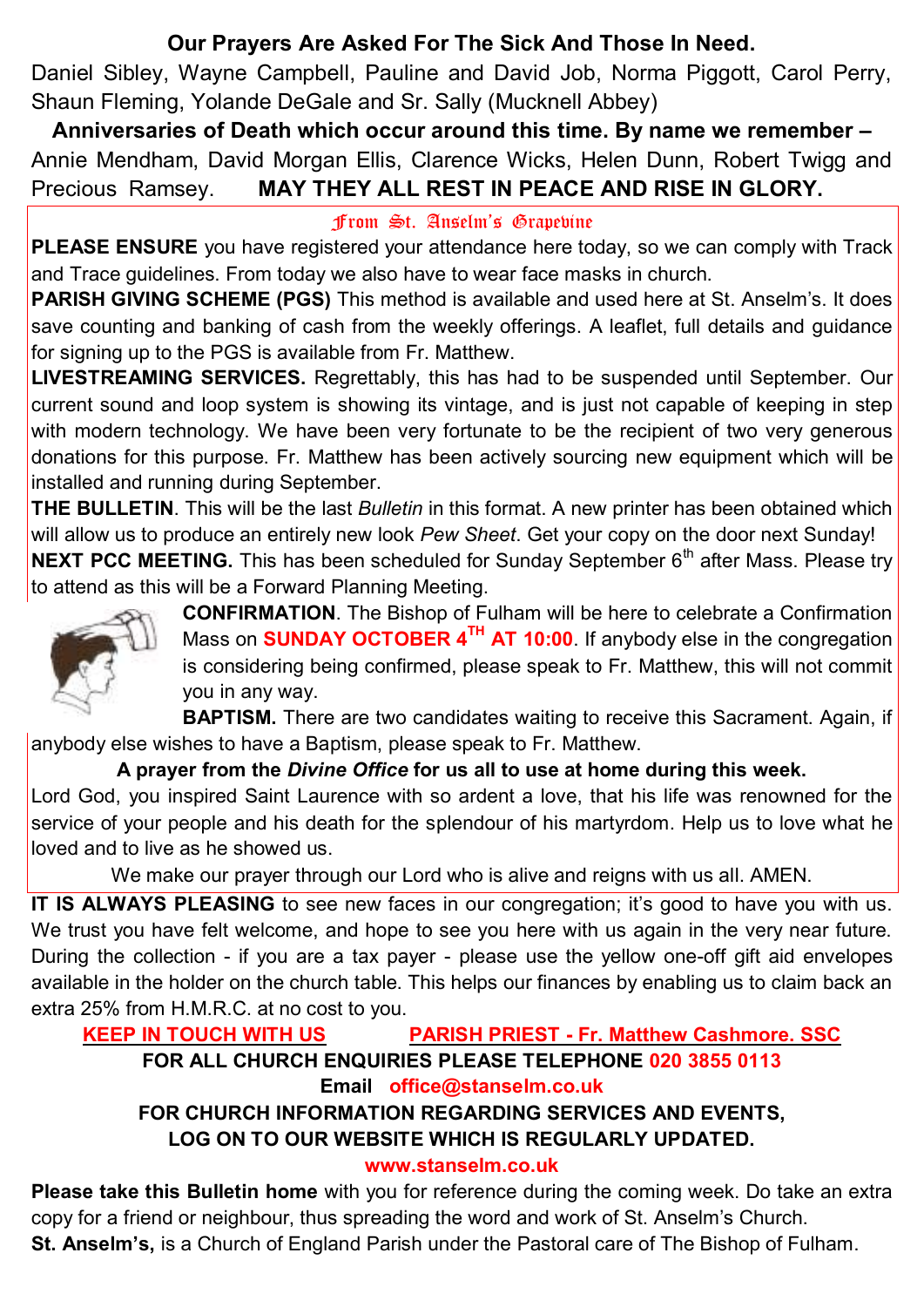# **Readings at Mass**

# **Collect**

Almighty ever-living God, whom, taught by the Holy Spirit, we dare to call our Father, bring, we pray, to perfection in our hearts the spirit of adoption as your sons and daughters, that we may merit to enter into the inheritance which you have promised. Through our Lord Jesus Christ, your Son, who lives and reigns with you in the unity of the Holy Spirit, one God, for ever and ever.

### **First reading 1 Kings 19:9,11-13 The Lord was not in the wind, or the earthquake, or the fire**

When Elijah reached Horeb, the mountain of God, he went into the cave and spent the night in it. Then he was told, 'Go out and stand on the mountain before the Lord.' Then the Lord himself went by. There came a mighty wind, so strong it tore the mountains and shattered the rocks before the Lord. But the Lord was not in the wind. After the wind came an earthquake. But the Lord was not in the earthquake. After the earthquake came a fire. But the Lord was not in the fire. And after the fire there came the sound of a gentle breeze. And when Elijah heard this, he covered his face with his cloak and went out and stood at the entrance of the cave.

# **THIS IS THE WORD OF THE LORD**

# **Responsorial Psalm Psalm 84**

# *Let us see, O Lord, your mercy, and give us your saving help.*

I will hear what the Lord God has to say, a voice that speaks of peace. His help is near for those who fear him and his glory will dwell in our land. *R*

Mercy and faithfulness have met; justice and peace have embraced. Faithfulness shall spring from the earth and justice look down from heaven. *R*

The Lord will make us prosper and our earth shall yield its fruit. Justice shall march before him and peace shall follow his steps. *R*